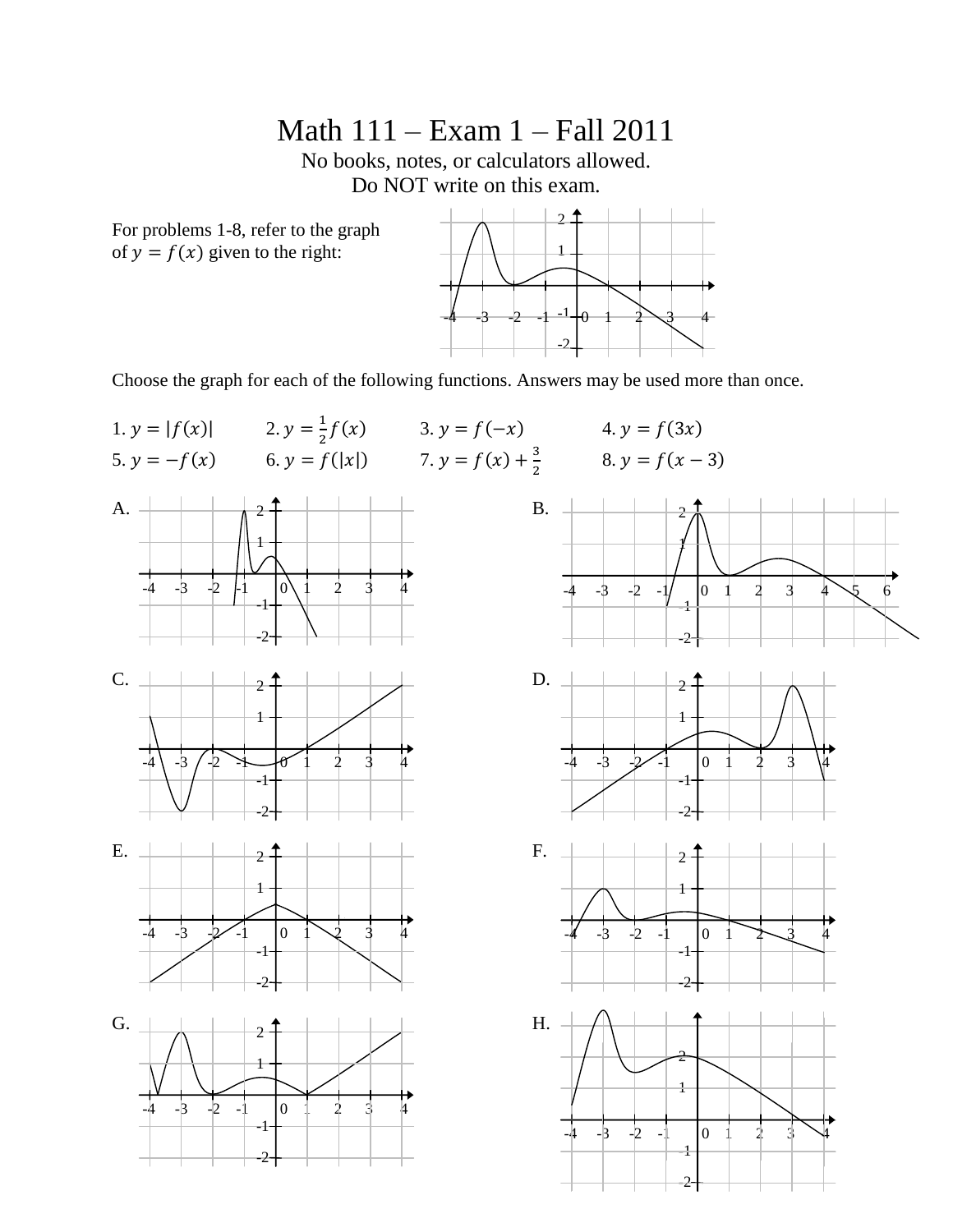

For problems 9-12, choose the equation that yields the given graph (each grid line is one unit).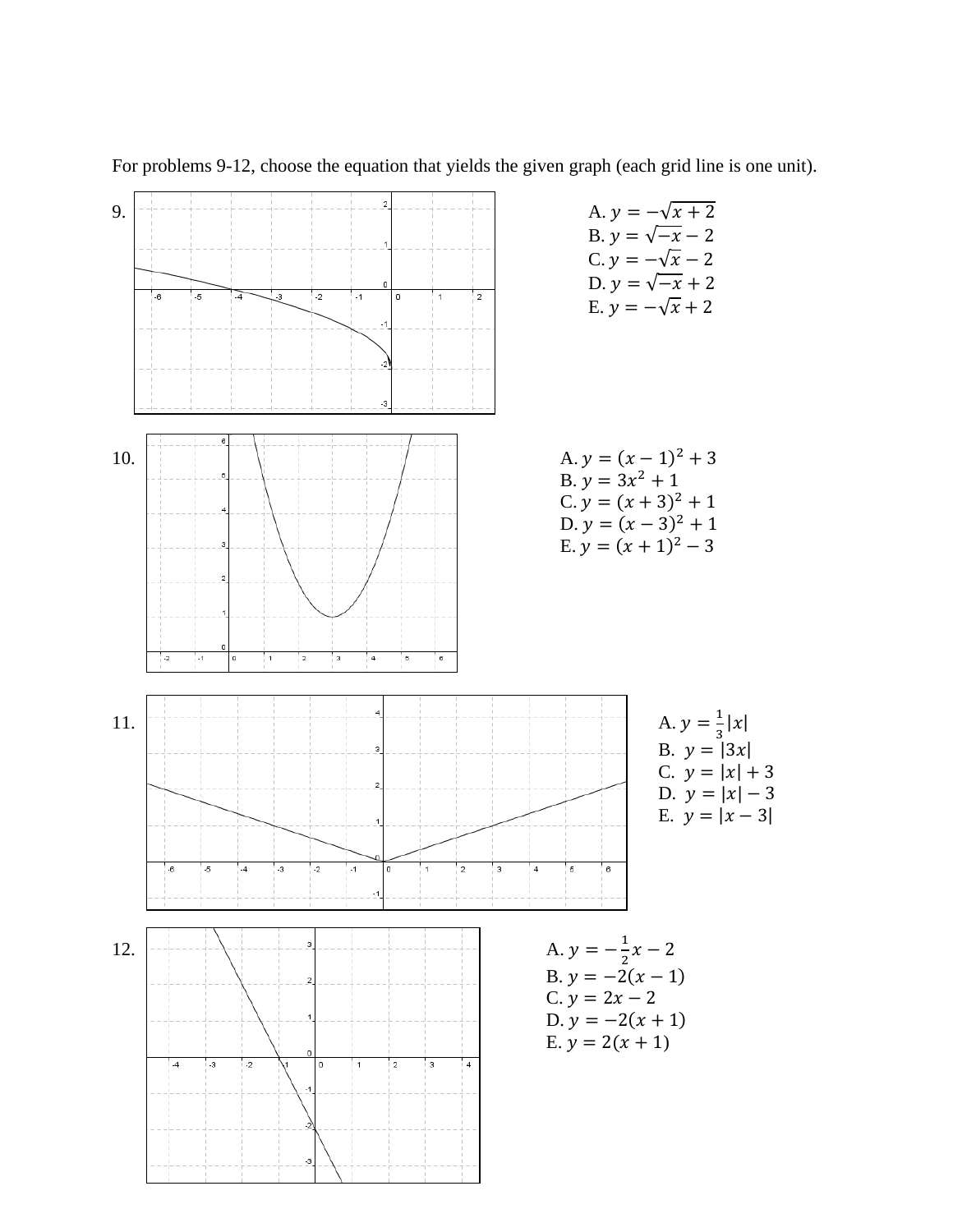Problems  $13 - 14$  refer to the function f given by  $\{(-7,2), (-1,-1), (0,5), (2,3), (4,-6)\}.$ 

13. Find the inverse function of *f*. (Find  $f^{-1}$ )

A.  $\{(7, -2), (1, 1), (0, -5), (-2, -3), (-4, 6)\}$ B.  $\{(2, -7), (-1, -1), (5, 0), (3, 2), (-6, 4)\}$ C.  $\{(4, -6), (2, 3), (0, 5), (-1, -1), (-7, 2)\}$ D.  $\{(-6, -7), (3, -1), (5, 0), (-1, 2), (2, 4)\}$ 

14. What is the domain of the inverse function of  $f$ ? (Find the domain of  $f^{-1}$ )

A.  $\{-4, -2, 0, 1, 7\}$  $B. \{5\}$ C.  $\{-6, -1, 2, 3, 5\}$  $D. \{-7, -1, 0, 2, 4\}$ 

15. Which of the following is the graph of a one-to-one function?



16. The function  $f(x) = 10 - 5x$  is one-to-one. Find the inverse of *f*.

A.  $f^{-1}(x) = \frac{x}{\sqrt{x}}$  $\frac{x}{10} + \frac{1}{2}$  $\frac{1}{2}$  B.  $f^{-1}(x) = -\frac{1}{5}$  $\frac{1}{5}x + 2$  C.  $f^{-1}(x) = -\frac{1}{5}$  $\frac{1}{5}x + 10$  D.  $f^{-1}(x) = \frac{1}{5}$  $\frac{1}{5}x$ 

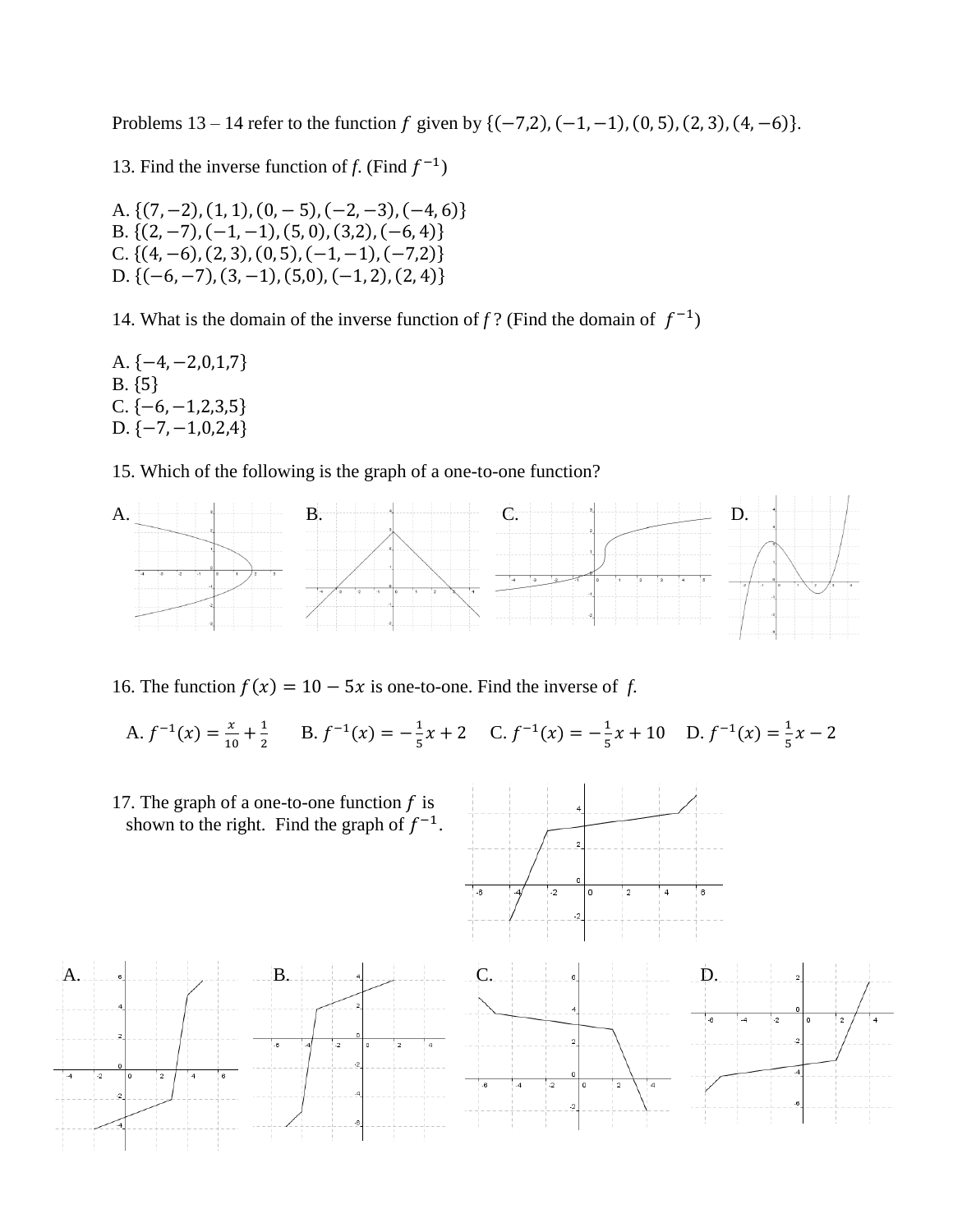Problems 18 – 20 refer to the one-to-one function f given by  $f(x) = \frac{3}{x}$  $\frac{x}{x+2}$ .

18. Find the inverse of  $f$ .

A. 
$$
f^{-1}(x) = \frac{2x+4}{-x+3}
$$
 B.  $f^{-1}(x) = \frac{-6}{x-3}$  C.  $f^{-1}(x) = \frac{-3x+4}{x+2}$  D.  $f^{-1}(x) = \frac{2x-4}{x-3}$ 

19. What is the domain of the function  $f$ ?

A. 
$$
\{x | x \neq -3\}
$$
 B.  $\{x | x \neq \frac{4}{3}\}$  C.  $\{x | x \neq 3\}$  D.  $\{x | x \neq -2\}$  E.  $\{x | x \neq 0\}$  F. All real numbers

20. What is the range of the function  $f$ ? Hint: Use  $f^{-1}$ .

A. 
$$
\{y|y \neq -2\}
$$
 B.  $\{y|y \neq 3\}$  C.  $\{y|y \neq -\frac{4}{3}\}$  D.  $\{y|y \neq -3\}$  E.  $\{y|y \neq 0\}$  F. All real numbers